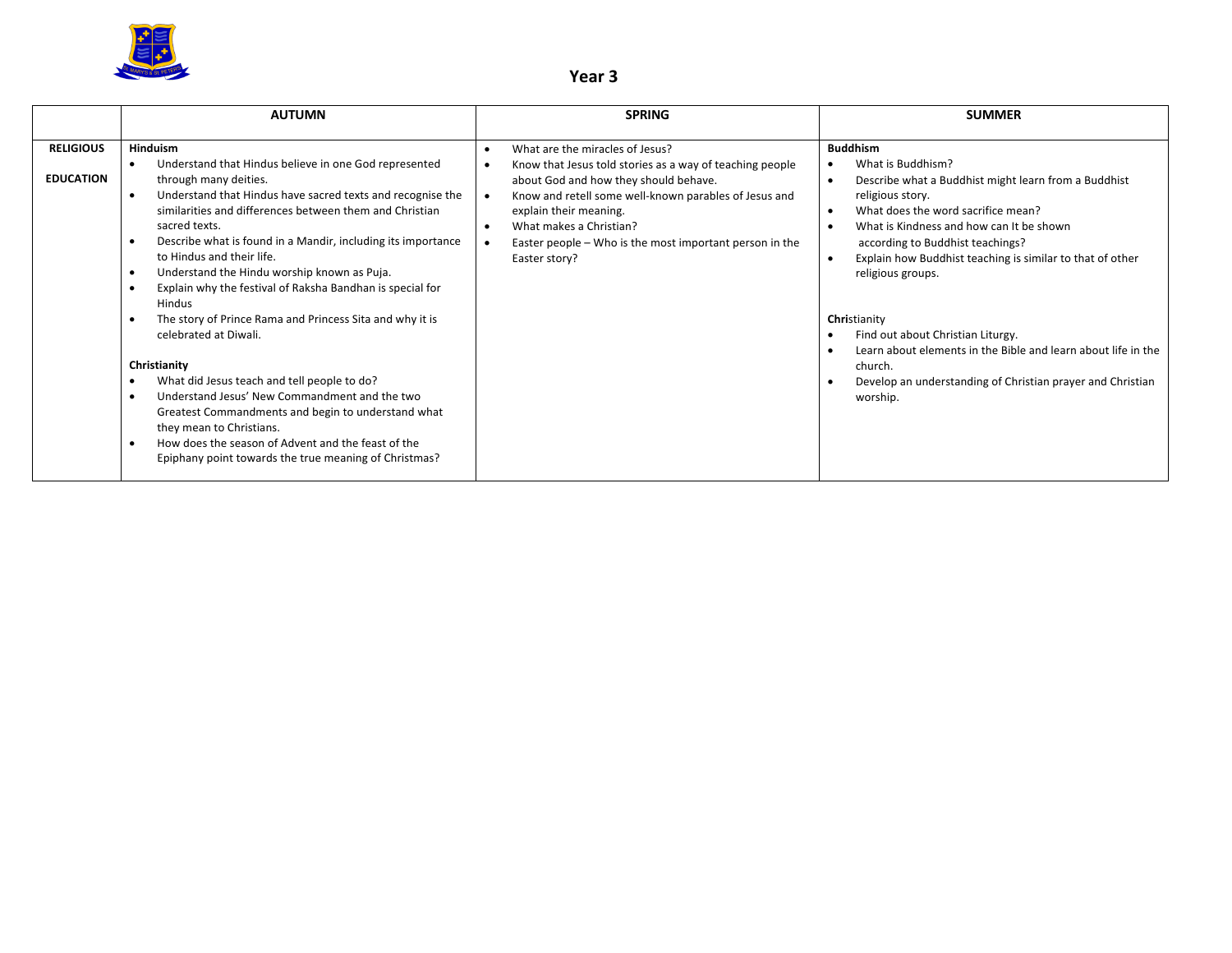#### **ENGLISH Texts studied**

- The Promise
- Here Comes Frankie
- Coming Home
- Mummification

#### **Writing outcomes**

- Persuasive Letter
- Letter as a character
- Fiction problem resolution story in a storybook format
- Descriptive writing
- Plan for a community area
- Instruction writing

### **Grammar & Punctuation**

- Use expanded noun phrases to describe and specify
- Use capital letters (for proper nouns & to start sentences), full stops, question marks and exclamation marks correctly
- Use commas to separate items in lists
- Use imperative verbs in instructions
- Organise ideas into paragraphs
- Similes

### **Reading & Comprehension**

- Read for enjoyment
- Read a range of text types
- Participate in discussion
- Discuss and clarify the meaning of words
- Read accurately by blending
- Apply their growing knowledge of root words, prefixes and suffixes, both to read aloud and to understand the meaning of new words they meet
- Use a dictionary to spell and find the meaning of words
- Use a thesaurus to add more ambitious words to their work

# **Texts studied**

- Moon Man
- Moon Juice poetry anthology
- Stone Age Boy
- Genius of the Stone Age

## **Writing outcomes**

- Setting description
- Persuasive writing letters
- Performance poetry
- Poetry anthology
- News report

## **Grammar & Punctuation**

Recap Term 1

- Use inverted commas used around speech (other punctuation within & around speech marks is developing)
- Organise ideas into paragraphs
- Use apostrophes for omission and singular possession (can't, the girl's shoes)
- Use adverbs

## **Reading & Comprehension**

- Discuss sequence of events
- Make predictions
- Ask and answer questions
- Retrieve and infer

# **Texts studied**

- The Truth about Trolls
- The Whistling Monster

## **Writing outcomes**

- Whole story including character, setting description and speech in a rainforest myth
- Explanation text
- Fact file about an animal living in the rainforest

# **Grammar & Punctuation**

Recap term 1 and 2

- Use conjunctions: (when, before, after, while, so, but, because)
- Use adverbs: (then, next, soon, suddenly, later on, after that,)
- Use prepositions: (before, after, during, in, because of, above)
- Use fronted adverbials (unexpectedly, excitedly)

# **Reading & Comprehension**

- Recognise simple recurring literary language in stories and poetry
- Reading comprehension
- Continue to read for enjoyment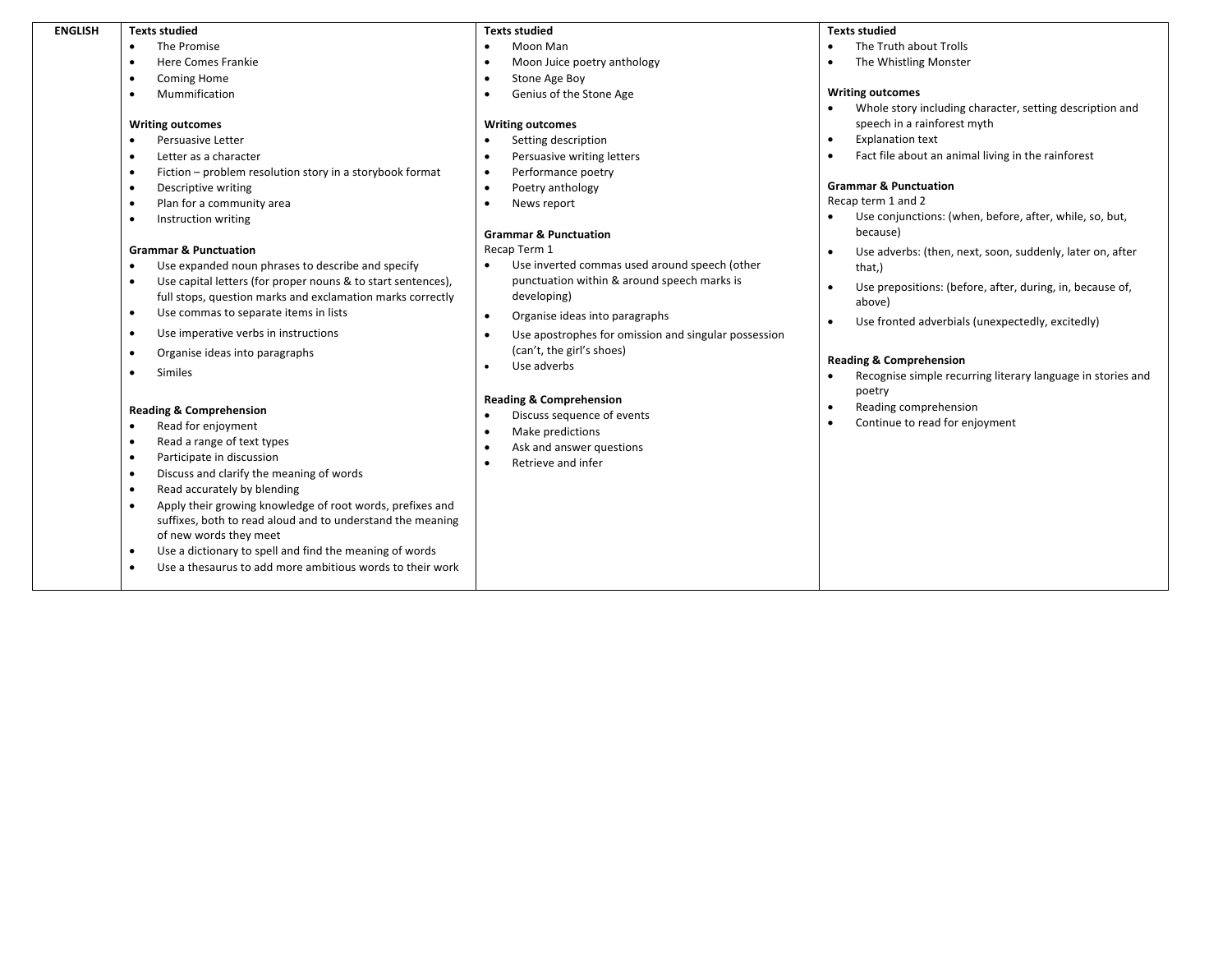| <b>MATHS</b> | Number sense and calculation strategies                                                                    | Place value in addition and subtraction                                   | <b>Mental addition and subtraction</b>                                                        |
|--------------|------------------------------------------------------------------------------------------------------------|---------------------------------------------------------------------------|-----------------------------------------------------------------------------------------------|
|              | Count from 0 in multiples of 4, 8, 50 and 100; find 10 or 100<br>$\bullet$                                 | Rehearse place value in 3 digit numbers, including money<br>$\bullet$     | Add 3-digit numbers and 1-digit number mentally<br>$\bullet$                                  |
|              | more or less than a given number                                                                           | Using counting on (jumping frog) to work out subtraction                  | Use known number facts to problem solve<br>$\bullet$                                          |
|              | Recognise the place value of each digit in a three-digit number<br>$\bullet$                               | Use of partitioning in adding and subtracting mentally<br>$\bullet$       | Add and subtract multiples of 10<br>$\bullet$                                                 |
|              | (hundreds, tens, ones)                                                                                     | Introduction of column method for addition<br>$\bullet$                   | <b>Fractions</b>                                                                              |
|              | Compare and order numbers up to 1000<br>$\bullet$                                                          | Count in steps of 10,50 and 100<br>$\bullet$                              | Compare and order fractions with the same denominator<br>$\bullet$                            |
|              | Identify, represent and estimate numbers using different<br>$\bullet$                                      |                                                                           | Begin to recognise equivalences of 1/2<br>$\bullet$                                           |
|              | representations                                                                                            | Angles and shape                                                          | $\bullet$<br>Add and subtract fractions with the same denominator                             |
|              | Revision of key calculations and solve number problems and<br>$\bullet$                                    | Draw 2D shapes and make 3D shapes using modelling                         |                                                                                               |
|              | practical problems involving these ideas                                                                   | materials; recognise 3D shapes in different orientations and              | <b>Measures</b>                                                                               |
|              | Angles and shape                                                                                           | describe them                                                             | $\bullet$<br>Read weighing scales with different intervals                                    |
|              | Recognise 3D shapes in different orientations and describe                                                 | Recognise angles as a property of shape or a description of<br>a turn     | Weigh and compare masses with mixed units<br>$\bullet$                                        |
|              | them                                                                                                       | Recognise right angles are known as 90 degrees, a quarter                 | Estimate the mass of an object<br>$\bullet$<br>Read scales when measuring volume<br>$\bullet$ |
|              |                                                                                                            | turn and 360 degrees is a full turn.                                      | Measure and compare capacities with mixed units<br>$\bullet$                                  |
|              |                                                                                                            | Understand that angles are measured in degrees and the<br>$\bullet$       | Estimate the capacity of a container<br>$\bullet$                                             |
|              | Time                                                                                                       | symbol for the measurement                                                | Use bar models to represent addition and subtraction<br>$\bullet$                             |
|              | Develop conceptual understanding of clocks<br>$\bullet$                                                    | Begin to understand the term perimeter to mean                            | problems involving measures                                                                   |
|              | $\bullet$<br>Read analogue times to the nearest minute                                                     | length/distance                                                           | Solve addition and subtraction problems involving<br>$\bullet$                                |
|              | Use am and pm accurately<br>$\bullet$                                                                      |                                                                           | measures using column addition                                                                |
|              | Read digital times with minutes past<br>$\bullet$                                                          |                                                                           | Use bar models to represent multiplication and division<br>$\bullet$                          |
|              | Order times in different formats<br>$\bullet$                                                              | Deriving multiplication and division facts                                | word problems involving measures                                                              |
|              | Understand the units of measured time<br>$\bullet$                                                         | Compare multiplication structures<br>$\bullet$                            | Solve multiplication and division problems involving<br>$\bullet$                             |
|              | Measure and estimate intervals<br>$\bullet$                                                                | Doubling and halving<br>$\bullet$                                         | measures                                                                                      |
|              | Calculate and compare intervals<br>$\bullet$                                                               | Use grid method to multiply<br>$\bullet$                                  | Apply knowledge and understanding of measures to solve<br>$\bullet$                           |
|              | Solve problems with measured and recorded time<br>$\bullet$                                                | Apply known facts to solve problems<br>$\bullet$                          | real-world problems                                                                           |
|              |                                                                                                            | Understand the relationship between multiplication and                    |                                                                                               |
|              | <b>Fractions</b>                                                                                           | division                                                                  | Securing multiplication and division                                                          |
|              | Identify $1/2s$ , $1/3s$ , $/4s$ , $1/6s$ and $1/8s$ realise how many<br>$\bullet$                         | Multiply and divide 2-digit numbers<br>$\bullet$                          | Deepen understanding of multiplication and division<br>$\bullet$                              |
|              | of each make a whole:                                                                                      | Solve word problems                                                       | Use the grid method to multiply 2- digit numbers by<br>$\bullet$                              |
|              | Finding fractions of a shape<br>$\bullet$                                                                  | <b>Fractions</b>                                                          | 3,4,5,6,and 8                                                                                 |
|              | Ordering fractions<br>٠                                                                                    | Identify 1/2s, 1/3s, /4s, 1/6s and 1/8s realise how many of               | Use scaling to multiply heights and weights<br>$\bullet$                                      |
|              | <b>Measurement</b>                                                                                         | each make a whole:                                                        | Divide without remainders just beyond the 12 <sup>th</sup> multiple<br>$\bullet$              |
|              | Work with centimetres and millimetres<br>$\bullet$                                                         | find equivalent fractions<br>$\bullet$                                    | Solve problems involving the 6 and 8 multiplication tables<br>$\bullet$<br>$\bullet$          |
|              | Calculate perimeter in centimetres and millimetres<br>$\bullet$                                            | Find fractions of amounts<br>$\bullet$                                    | Multiply 2-digit numbers                                                                      |
|              | Work with centimetres and metres<br>$\bullet$                                                              |                                                                           | Angles and shape                                                                              |
|              | $\bullet$<br>Solve problems involving length.                                                              | Count up and down in tenths; recognise that tenths arise<br>$\bullet$     | Identify right angles, recognise that two right angles make a                                 |
|              |                                                                                                            | from dividing an object into 10 equal parts and in dividing               | half-turn, three make three quarters of a turn and four a                                     |
|              | Deriving multiplication and division facts                                                                 | one-digit numbers or quantities by 10                                     | complete turn; identify whether angles are greater than or                                    |
|              | Compare multiplication structures<br>$\bullet$                                                             | Recognise and show, using diagrams, equivalent fractions<br>$\bullet$     | less than a right angle                                                                       |
|              | Sort multiples of 2,3,4,5 and 10<br>$\bullet$                                                              | with small denominators                                                   | Identify horizontal and vertical lines and pairs of<br>$\bullet$                              |
|              | Doubling and halving<br>$\bullet$                                                                          | Add and subtract fractions with the same denominator                      | perpendicular and parallel lines                                                              |
|              |                                                                                                            | within one whole (for example, $5/7 + 1/7 = 6/7$ )                        | Graphs                                                                                        |
|              |                                                                                                            | Time                                                                      | $\bullet$<br>Interpret and create pictograms                                                  |
|              | <b>Addition &amp; Subtraction including word problems</b>                                                  | On-going rehearsal of telling the time to the nearest minute<br>$\bullet$ | Read and interpret scaled bar charts<br>$\bullet$                                             |
|              | Estimate the answer to a calculation and use inverse<br>$\bullet$                                          | On-going rehearsal of finding a time after a given interval<br>$\bullet$  | $\bullet$<br>Collect and present data.                                                        |
|              | operations to check answers                                                                                | am/pm<br>$\bullet$                                                        | Time                                                                                          |
|              | Understanding place value, including money and using<br>$\bullet$                                          | 24 hour clock times<br>$\bullet$                                          | On-going rehearsal of telling the time to the nearest minute<br>$\bullet$                     |
|              | partitioning in adding and subtracting                                                                     |                                                                           | On-going rehearsal of finding a time after a given interval<br>$\bullet$                      |
|              |                                                                                                            |                                                                           | Solve problems with measured and recorded time<br>$\bullet$                                   |
|              | <b>Length and Perimeter</b>                                                                                |                                                                           |                                                                                               |
|              | Work with centimetres and millimetres (length), and capacity<br>$\bullet$                                  |                                                                           |                                                                                               |
|              | Calculate perimeter in centimetres and millimetres<br>$\bullet$                                            |                                                                           |                                                                                               |
|              | Work with centimetres and metres<br>$\bullet$<br>Solve problems involving length and capacity<br>$\bullet$ |                                                                           |                                                                                               |
|              |                                                                                                            |                                                                           |                                                                                               |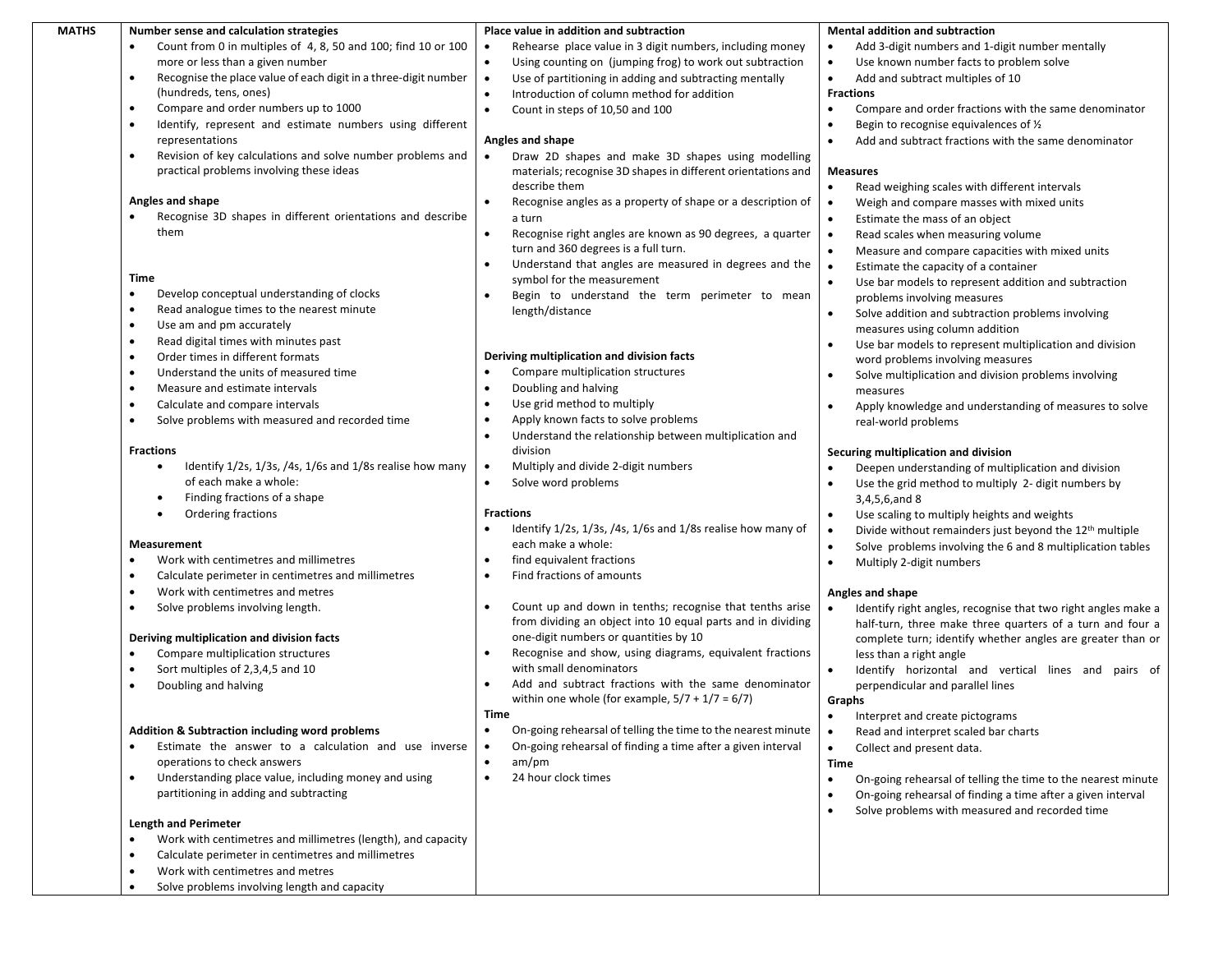|                  | Light                                                                                                                                                                                                                                                                                                                                                                                                                                                                                                                                                                                                                                                                                                                                                                                                                                                                                                                                                                                                                                                                                                                                                                                                                                                                                                                                                                                                                                                                                                                                                                  | <b>Forces, Motion and Magnets</b>                                                                                                                                                                                                                                                                                                                                                                                                                                                                                                                                                                                                                                                                                                                                                                                                                                                                                                                                                                                                                                                                                                                                                                                                                                                                                                                                                                                                                   | <b>Plants</b>                                                                                                                                                                                                                                                                                                                                                                                                                                                                                                                                                                                                                                                                                                                                                                                                                                                                                                                                                                                                                                                                                                                                                                                                                                                                                                                                                                                                                                                                                                                                                                |
|------------------|------------------------------------------------------------------------------------------------------------------------------------------------------------------------------------------------------------------------------------------------------------------------------------------------------------------------------------------------------------------------------------------------------------------------------------------------------------------------------------------------------------------------------------------------------------------------------------------------------------------------------------------------------------------------------------------------------------------------------------------------------------------------------------------------------------------------------------------------------------------------------------------------------------------------------------------------------------------------------------------------------------------------------------------------------------------------------------------------------------------------------------------------------------------------------------------------------------------------------------------------------------------------------------------------------------------------------------------------------------------------------------------------------------------------------------------------------------------------------------------------------------------------------------------------------------------------|-----------------------------------------------------------------------------------------------------------------------------------------------------------------------------------------------------------------------------------------------------------------------------------------------------------------------------------------------------------------------------------------------------------------------------------------------------------------------------------------------------------------------------------------------------------------------------------------------------------------------------------------------------------------------------------------------------------------------------------------------------------------------------------------------------------------------------------------------------------------------------------------------------------------------------------------------------------------------------------------------------------------------------------------------------------------------------------------------------------------------------------------------------------------------------------------------------------------------------------------------------------------------------------------------------------------------------------------------------------------------------------------------------------------------------------------------------|------------------------------------------------------------------------------------------------------------------------------------------------------------------------------------------------------------------------------------------------------------------------------------------------------------------------------------------------------------------------------------------------------------------------------------------------------------------------------------------------------------------------------------------------------------------------------------------------------------------------------------------------------------------------------------------------------------------------------------------------------------------------------------------------------------------------------------------------------------------------------------------------------------------------------------------------------------------------------------------------------------------------------------------------------------------------------------------------------------------------------------------------------------------------------------------------------------------------------------------------------------------------------------------------------------------------------------------------------------------------------------------------------------------------------------------------------------------------------------------------------------------------------------------------------------------------------|
| <b>SCIENCE</b>   | Recognise that we need light in order to see things and that<br>dark is the absence of light.<br>Understand and identify what a light source is.<br>$\bullet$<br>Investigate reflective materials and make decisions about<br>$\bullet$<br>being fit for specific purposes<br>• Notice that light is reflected from surface and why.<br>To recognize that light from the sun can be dangerous and<br>learn how to protect our eyes and skin<br>Understand that shadows are formed when light is blocked<br>$\bullet$<br>by a solid object<br>Know that shadows change in length and position depending<br>$\bullet$<br>on distance from the light source<br>Understand that light travels in a straight line<br>$\bullet$<br>Set up simple practical enquiries and take accurate<br>٠<br>measurement from it<br>Presenting results in a table<br>٠<br><b>Rocks and Soils</b><br>Recognise and describe features of different rocks<br>$\bullet$<br>Know that rocks are chosen for particular purposes<br>$\bullet$<br>Know the differences between rocks can be identified by<br>$\bullet$<br>testing<br>Explain how fossils are formed<br>$\bullet$<br>Learn the names of the earth's layers<br>$\bullet$<br>Understand what soil is made up of<br>$\bullet$<br>Identify what happens to soil over time<br>$\bullet$<br>Thinking scientifically:<br>Plan a fair test and learn how to spot when a test is unfair<br>$\bullet$<br>Use a range of equipment<br>٠<br>Make observations<br>٠<br>Apply scientific vocabulary<br>$\bullet$<br><b>Cross Curricular links</b> | Compare how things move on different surfaces.<br>Set up a simple fair-test and record findings in a table then<br>$\bullet$<br>a bar chart.<br>Identify changes related to scientific ideas<br>• Recognise what happens when a force acts on different<br>objects<br>• Understand that air resistance is a force that slows objects<br>moving through air<br>Describe the forces in Magnets<br>$\bullet$<br>Understand that some metals are attracted to magnets,<br>$\bullet$<br>and that other materials are not;<br>Know that magnets have many practical uses<br>$\bullet$<br>• Describe magnets as having two poles and to predict whether<br>two magnets will attract or repel each other, depending on<br>which poles are facing<br>Investigate Magnet strength<br>$\bullet$<br><b>Thinking Scientifically:</b><br>Collect and record data from their own observations<br>Take accurate measurements using standard units<br>$\bullet$<br>Recognise when a simple fair test is necessary and help to<br>$\bullet$<br>decide how to set it up.<br>Use relevant simple scientific language to discuss their<br>ideas and communicate their findings<br>Collect and record data from their own observations<br>٠<br>Raise questions about the world around them<br>$\bullet$<br><b>Cross-curricular links</b><br>Maths- weight,/time<br>$\bullet$<br>Physical Education - Resistance training link with sports<br>$\bullet$<br>including rugby | Identify parts and describe functions of a flowering plant<br>$\bullet$<br>Explore requirements for growth and how they vary from<br>$\bullet$<br>plant to plant<br>Investigate how water is transported in a plant<br>$\bullet$<br>Explore the part flowers play in life cycles e.g. Pollination,<br>$\bullet$<br>seed formation and dispersal<br>Understand how a plant makes food<br>$\bullet$<br><b>Animals including Humans</b><br>Identification of animals with exo and endo skeletons<br>$\bullet$<br>Learn the names of bones in the human skeleton<br>$\bullet$<br>Understand the function of the human skeleton<br>$\bullet$<br>$\bullet$<br>Know which organs are protected by the skeleton in the<br>human body<br>Understand the need for healthy nutrition to nourish the<br>$\bullet$<br>human body<br>Understand that humans and animals cannot make their<br>$\bullet$<br>own food and that they get their nutrition from what they<br>eat<br>Be able to plan a healthy meal based on a balanced human<br>$\bullet$<br>diet<br>Understand and examine how muscles work with the<br>$\bullet$<br>skeleton to allow movement<br><b>Thinking Scientifically:</b><br>Recognise when and how secondary sources might help<br>them to answer questions that cannot be answered<br>through practical investigations<br>Talk about criteria for grouping, sorting and classifying<br>$\bullet$<br>Use relevant simple scientific language to discuss their ideas<br>and communicate their findings<br><b>Cross curricular links</b><br>DT - food eating seasonally |
|                  | Maths (data handling)<br>Collect and record data                                                                                                                                                                                                                                                                                                                                                                                                                                                                                                                                                                                                                                                                                                                                                                                                                                                                                                                                                                                                                                                                                                                                                                                                                                                                                                                                                                                                                                                                                                                       |                                                                                                                                                                                                                                                                                                                                                                                                                                                                                                                                                                                                                                                                                                                                                                                                                                                                                                                                                                                                                                                                                                                                                                                                                                                                                                                                                                                                                                                     |                                                                                                                                                                                                                                                                                                                                                                                                                                                                                                                                                                                                                                                                                                                                                                                                                                                                                                                                                                                                                                                                                                                                                                                                                                                                                                                                                                                                                                                                                                                                                                              |
| <b>COMPUTING</b> | Online safety Talk about key online safety 'rules', know what may<br>be unacceptable behaviour, and know where to go / report if<br>there is a problem. Children to make a poster to demonstrate their<br>understanding.                                                                                                                                                                                                                                                                                                                                                                                                                                                                                                                                                                                                                                                                                                                                                                                                                                                                                                                                                                                                                                                                                                                                                                                                                                                                                                                                               | Online safety Demonstrate 'web-savvy' awareness, from a<br>range of given scenarios, including conduct, contact and content<br>'risks' and issues.                                                                                                                                                                                                                                                                                                                                                                                                                                                                                                                                                                                                                                                                                                                                                                                                                                                                                                                                                                                                                                                                                                                                                                                                                                                                                                  | Online safety Understand some simple steps to 'validate'<br>information found on the Web, and appreciate how search<br>results are selected and ranked.                                                                                                                                                                                                                                                                                                                                                                                                                                                                                                                                                                                                                                                                                                                                                                                                                                                                                                                                                                                                                                                                                                                                                                                                                                                                                                                                                                                                                      |
|                  | Programming<br>Understand how to use 'The Stage' in Scratch to create a<br>background<br>Understand how to make an object move using a looped set<br>of instructions<br>Understand how to design a character<br>Understand how to add speech to a moving animation<br>٠<br><b>Videoing Performance</b><br>Understand the different shots used in filming<br>Plan a storyboard of shots<br>٠<br>Learn how to use imovie on the ipads                                                                                                                                                                                                                                                                                                                                                                                                                                                                                                                                                                                                                                                                                                                                                                                                                                                                                                                                                                                                                                                                                                                                    | <b>Computational Thinking</b><br>Finding and correcting bugs in programs.<br>• Use Scratch to apply learning<br>Identify and correct one off bugs<br>Identify and improve performance bugs<br>Identify and correct multi-threading<br>Correct a sequential bug<br><b>Collecting and Analysing Data</b><br>Plan a survey thinking about suitable questions<br>Use Google Forms to create an online survey<br>Collect results of their survey                                                                                                                                                                                                                                                                                                                                                                                                                                                                                                                                                                                                                                                                                                                                                                                                                                                                                                                                                                                                         | Networks<br>Understand how computers communicate using<br>addresses, routers and switches<br>Use an IP address to communicate to an external<br>computer<br>Understand how the internet works<br>Apply their learning about networks to using the<br>internet safely<br>Apply their learning about networks to using the<br>internet safely                                                                                                                                                                                                                                                                                                                                                                                                                                                                                                                                                                                                                                                                                                                                                                                                                                                                                                                                                                                                                                                                                                                                                                                                                                  |
|                  | Film the dance challenge using imovie and storyboard plans<br>Edit a movie in imovie<br>٠                                                                                                                                                                                                                                                                                                                                                                                                                                                                                                                                                                                                                                                                                                                                                                                                                                                                                                                                                                                                                                                                                                                                                                                                                                                                                                                                                                                                                                                                              | Look at results and analyse                                                                                                                                                                                                                                                                                                                                                                                                                                                                                                                                                                                                                                                                                                                                                                                                                                                                                                                                                                                                                                                                                                                                                                                                                                                                                                                                                                                                                         |                                                                                                                                                                                                                                                                                                                                                                                                                                                                                                                                                                                                                                                                                                                                                                                                                                                                                                                                                                                                                                                                                                                                                                                                                                                                                                                                                                                                                                                                                                                                                                              |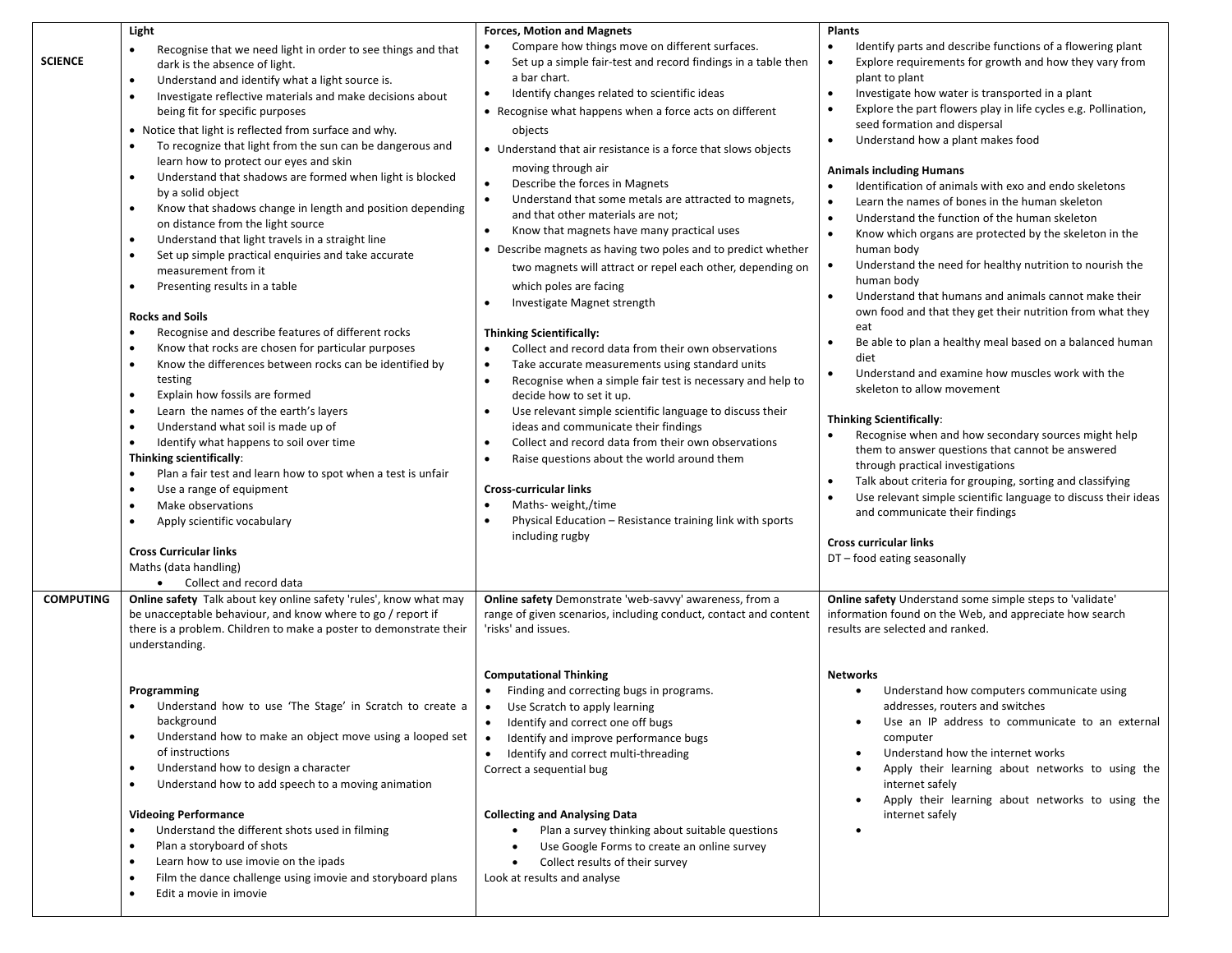| <b>HISTORY</b>    | <b>Ancient Egypt</b>                                                                                        | Stone Age, Iron Age and Bronze Age                                                                      |                                                                                         |
|-------------------|-------------------------------------------------------------------------------------------------------------|---------------------------------------------------------------------------------------------------------|-----------------------------------------------------------------------------------------|
|                   | Understand how our knowledge of the past in constructed                                                     | Understand that the past can be divided into periods of                                                 |                                                                                         |
|                   | from a range of sources by using primary sources of                                                         | time.                                                                                                   |                                                                                         |
|                   | information to ask and answer questions.<br>$\blacksquare$                                                  | $\bullet$<br>Develop a chronologically secure knowledge of The Stone                                    |                                                                                         |
|                   | To develop a chronologically secure knowledge of Ancient<br>Egyptians by knowing when and where they lived. | Age, Iron Age and Bronze Age by placing events                                                          |                                                                                         |
|                   | Understand the significance of the Nile for Ancient Egyptians                                               | chronologically order on a timeline.<br>$\bullet$<br>To establish a clear narrative of these periods by |                                                                                         |
|                   | and their farming practices.                                                                                | understanding daily life of a Stone Age man, learning how                                               |                                                                                         |
|                   | Establish a clear narrative about the Ancient Egyptian era by<br>٠                                          | cave paintings were used as a form of communication and                                                 |                                                                                         |
|                   | learning about how Ancient Egyptians recorded things, finding                                               | investigating how different life was in the Stone Age when                                              |                                                                                         |
|                   | out about the gods and myths the Ancient Egyptians believed                                                 | man started to farm.                                                                                    |                                                                                         |
|                   | in and learning about the Ancient Egyptian afterlife.                                                       | To address the concepts of change and continuity by<br>$\bullet$                                        |                                                                                         |
|                   |                                                                                                             | identifying changes in Britain throughout the Stone Age,                                                |                                                                                         |
|                   |                                                                                                             | Bronze Age and Iron Age.<br>$\bullet$                                                                   |                                                                                         |
| <b>GEOGRAPHY</b>  |                                                                                                             | Visit to Stonehenge.                                                                                    | Rainforests                                                                             |
|                   |                                                                                                             |                                                                                                         | Understand the different types of rainforest and to locate                              |
|                   |                                                                                                             |                                                                                                         | rainforest areas on a map.                                                              |
|                   |                                                                                                             |                                                                                                         | Learn about the structure of a rainforest.                                              |
|                   |                                                                                                             |                                                                                                         | Find out about the features of the forest floor and the                                 |
|                   |                                                                                                             |                                                                                                         | animals that live there.                                                                |
|                   |                                                                                                             |                                                                                                         | Describe and understand key aspects of a tropical climate.<br>$\bullet$                 |
|                   |                                                                                                             |                                                                                                         | Appreciate the effects of deforestation.                                                |
|                   |                                                                                                             |                                                                                                         | Learn about the resources we get from the rainforest.                                   |
|                   |                                                                                                             |                                                                                                         | Research information about the native inhabitants of the<br>$\bullet$<br>rainforest.    |
|                   |                                                                                                             |                                                                                                         | Visit to the Living Rainforest.<br>$\bullet$                                            |
| <b>DESIGN</b>     | Textiles: Bunting - linked to Ancient Egyptian Theme                                                        |                                                                                                         | Food Technology - Eating Seasonally                                                     |
|                   | Designing for a purpose<br>$\bullet$                                                                        |                                                                                                         | Designing to criteria<br>$\bullet$                                                      |
| <b>TECHNOLOGY</b> | Sewing cross stitch and using applique<br>$\bullet$                                                         |                                                                                                         | Safely preparing fruit and vegetables                                                   |
|                   | Compare to designs<br>$\bullet$                                                                             |                                                                                                         | Following a recipe                                                                      |
|                   | Construction of bunting                                                                                     |                                                                                                         | Tasting and evaluating their dessert                                                    |
|                   | Understanding that fabrics can be layered for effect                                                        |                                                                                                         | Knowing what foods are in season and when                                               |
|                   | Knowing different stitch types                                                                              |                                                                                                         | Understanding the benefits of foods by their colour<br>$\bullet$                        |
|                   |                                                                                                             |                                                                                                         | Knowing how climate alters the sweetness of food                                        |
| <b>ART</b>        | <b>Formal Elements of Art</b>                                                                               | <b>Prehistoric Art</b>                                                                                  | <b>Art and Design Skills</b>                                                            |
|                   | Identifying, drawing & labelling shapes around the school                                                   | Drawing, painting and working with charcoal                                                             | Painting tints and shades                                                               |
|                   | Identifying geometric shapes within an object and sketching                                                 | Painting animal designs inspired by cave artists including a<br>$\bullet$                               | Drawing from observation<br>$\bullet$                                                   |
|                   | TONE: The Four Rules of Shading                                                                             | class creation and creating paints                                                                      | Learning about an artist.<br>$\bullet$                                                  |
|                   | TONE: Shading From Light to Dark                                                                            | Exploring unusual mediums<br>$\bullet$                                                                  |                                                                                         |
|                   |                                                                                                             | Simplifying to abstract form                                                                            | Craft                                                                                   |
|                   |                                                                                                             | Developing understanding of colour, line and form<br>$\bullet$                                          | Creating a mood board<br>$\bullet$                                                      |
|                   |                                                                                                             | Expressing their thoughts and ideas about prehistoric art                                               | Develop sewing skills<br>$\bullet$                                                      |
|                   |                                                                                                             | Learning how prehistoric artists created painting materials                                             | Represent themselves and their family through their art<br>$\bullet$                    |
|                   |                                                                                                             | Understanding and reflecting on why early humans<br>created art                                         | Applying the creative processes of artists and craftspeople to<br>$\bullet$<br>own work |
|                   |                                                                                                             |                                                                                                         | Develop a more comprehensive use of the language of art<br>$\bullet$                    |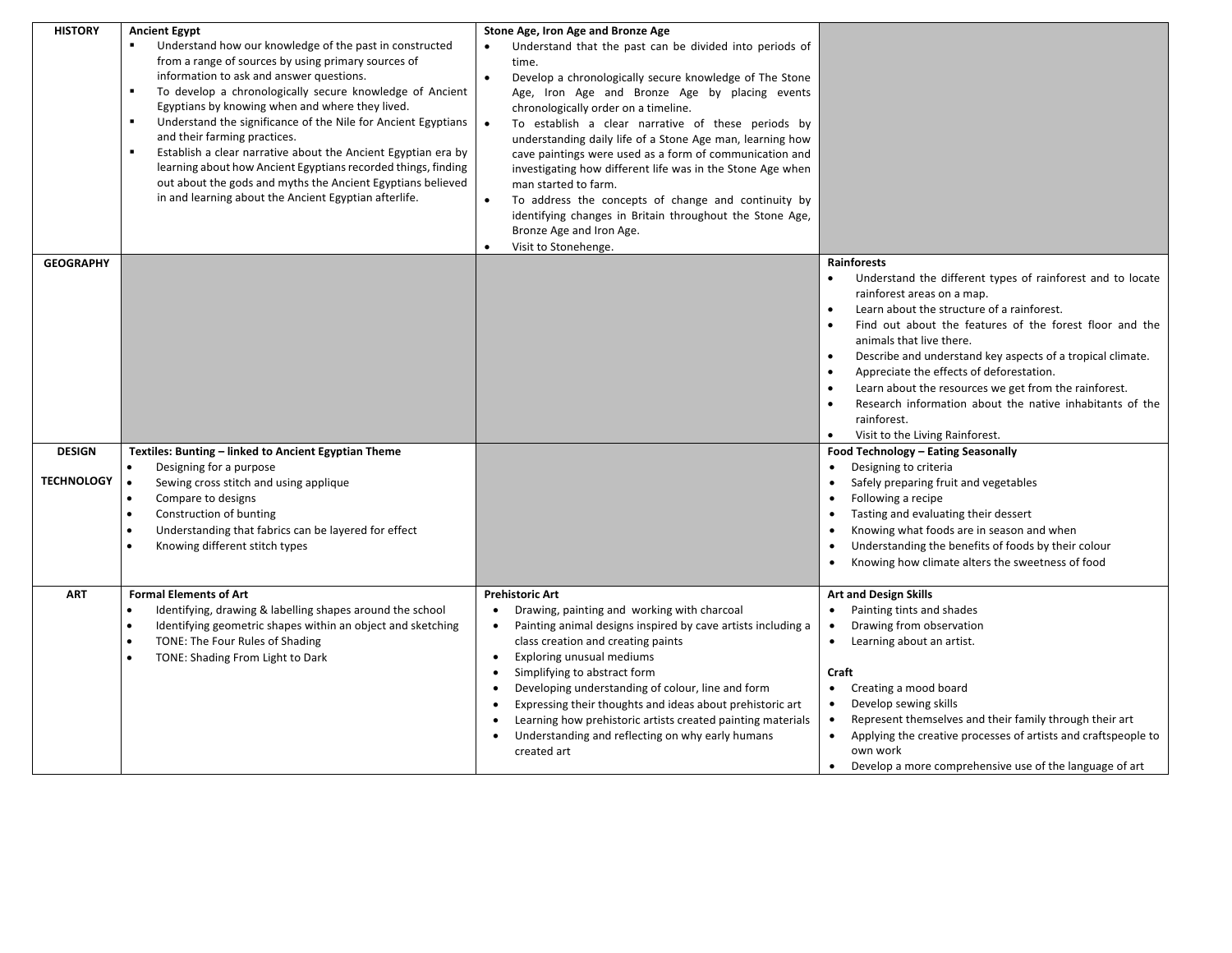| PHYSICAL         | <b>Ball skills</b>                                                                                                                                                                                                                                                                                                                                                                                                                                                                                                                                                 | Dance                                                                                                                                                                                                                                                                                                                                                                                                                                                                                                                                        | <b>Cricket</b>                                                                                                                                                                                                                                                                                                                                                                                                                                                                                                                                            |
|------------------|--------------------------------------------------------------------------------------------------------------------------------------------------------------------------------------------------------------------------------------------------------------------------------------------------------------------------------------------------------------------------------------------------------------------------------------------------------------------------------------------------------------------------------------------------------------------|----------------------------------------------------------------------------------------------------------------------------------------------------------------------------------------------------------------------------------------------------------------------------------------------------------------------------------------------------------------------------------------------------------------------------------------------------------------------------------------------------------------------------------------------|-----------------------------------------------------------------------------------------------------------------------------------------------------------------------------------------------------------------------------------------------------------------------------------------------------------------------------------------------------------------------------------------------------------------------------------------------------------------------------------------------------------------------------------------------------------|
| <b>EDUCATION</b> | Catch different sized objects with increasing consistency with<br>$\bullet$<br>two hands.<br>Dribble a ball with control.<br>$\bullet$<br>Persevere when learning a new skill.<br>$\bullet$<br>Provide feedback using key words.<br>$\bullet$<br>Show a variety of throwing techniques.<br>$\bullet$<br>Throw with accuracy and increasing consistency to a target.<br>$\bullet$<br>Track the path of a ball that is not sent directly to me                                                                                                                       | Be respectful of others when watching them perform.<br>Provide feedback using key words.<br>$\bullet$<br>Repeat, remember and perform a dance phrase.<br>$\bullet$<br>Use counts to keep in time with a partner and group.<br>$\bullet$<br>Use dynamic and expressive qualities in relation to an<br>$\bullet$<br>idea.<br>Work with a partner and in a small group, sharing ideas.<br>$\bullet$<br>Create short dance phrases that communicate the idea.<br>$\bullet$                                                                       | Bowl a ball towards a target.<br>$\bullet$<br>Begin to strike a bowled ball after a bounce.<br>$\bullet$<br>Develop an understanding of tactics and begin to use them<br>$\bullet$<br>in game situations.<br>Begin to learn the rules of the game and use them honestly.<br>$\bullet$<br>Persevere when learning a new skill.<br>$\bullet$<br>Provide feedback using key words.<br>$\bullet$<br>Use overarm and underarm throwing, and catching skills.<br>$\bullet$<br>$\bullet$<br>Work co-operatively with my group to self-manage games.              |
|                  | <b>Fundamentals</b><br>Jump and turn a skipping rope.<br>$\bullet$<br>Change direction quickly.<br>Identify when I was successful.<br>$\bullet$<br>Link hopping and jumping actions.<br>$\bullet$<br>Demonstrate balance when performing other fundamental<br>$\bullet$<br>skills.<br>Understand how the body moves differently at different<br>$\bullet$<br>speeds.<br>Understand why it is important to warm up.<br>$\bullet$                                                                                                                                    | <b>Basketball</b><br>Use simple tactics.<br>$\bullet$<br>Learn the rules of the game and am beginning to use<br>$\bullet$<br>them honestly<br>Dribble, pass, receive and shoot the ball with some control<br>$\bullet$<br>$\bullet$<br>Find a space away from others and near to my goal<br>Provide feedback using key words.<br>$\bullet$<br>$\bullet$<br>Track an opponent to slow them down.<br>Understand my role as an attacker and as a defender.<br>$\bullet$<br>$\bullet$<br>Work co-operatively with my group to self-manage games. | Football<br>Begin to use simple tactics.<br>$\bullet$<br>Begin to learn the rules of the game and use them to play<br>$\bullet$<br>honestly and fairly.<br>Dribble, pass, receive and shoot the ball with some control.<br>$\bullet$<br>$\bullet$<br>Find space away from others and near to my goal.<br>Provide feedback using key words.<br>$\bullet$<br>$\bullet$<br>Track an opponent to slow them down.<br>$\bullet$<br>Understand my role as an attacker and as a defender.<br>Work co-operatively with my group to self-manage games.<br>$\bullet$ |
|                  | Gymnastics<br>Adapt sequences to suit different types of apparatus.<br>$\bullet$<br>Choose actions that flow well into one another.<br>$\bullet$<br>Choose and plan sequences of contrasting actions.<br>$\bullet$<br>Complete actions with increasing balance and control.<br>$\bullet$<br>Move in unison with a partner.<br>$\bullet$<br>Provide feedback using key words.<br>$\bullet$<br>Use a greater number of their own ideas for movements in<br>$\bullet$<br>response to a task.<br>With help, recognise how performances could be improved.<br>$\bullet$ | <b>Athletics</b><br>Develop jumping for distance.<br>$\bullet$<br>Identify when I was successful.<br>$\bullet$<br>$\bullet$<br>Take part in a relay activity, remembering when to run and<br>what to do<br>Throw a variety of objects, changing action for accuracy<br>$\bullet$<br>and distance<br>Use different take off and landings when jumping<br>$\bullet$<br>Use key points to help me to improve my sprinting<br>$\bullet$<br>technique.<br>Work with a partner and in a small group, sharing ideas<br>$\bullet$                    | <b>Tennis</b><br>Begin to learn the rules of the game and use them to play<br>$\bullet$<br>fairly.<br>Provide feedback using key words.<br>$\bullet$<br>Return a ball to a partner.<br>$\bullet$<br>$\bullet$<br>Use basic racket skills.<br>Understand the aim of the game.<br>$\bullet$<br>Understand the benefits of exercise.<br>$\bullet$<br>$\bullet$<br>Work cooperatively with my group to self-manage games.                                                                                                                                     |
|                  | <b>Netball</b><br>Begin to use simple tactics.<br>$\bullet$<br>Learn the rules of the game and begin to use them honestly.<br>Communicate with my team and move into space to support<br>$\bullet$<br>them.<br>Defend an opponent and try to win the ball.<br>$\bullet$<br>Pass, receive and shoot the ball with some control.<br>Provide feedback using key words.<br>$\bullet$<br>Understand my role as an attacker and as a defender.<br>$\bullet$<br>Work cooperatively with my group to self-manage games.                                                    | Show determination to achieve my personal best<br>$\bullet$<br>Dodgeball<br>Learn the rules of the game and I am beginning to use<br>$\bullet$<br>them to play fairly.<br>Provide feedback using key words.<br>$\bullet$<br>$\bullet$<br>Throw with some accuracy and I am beginning to catch<br>with some consistency.<br>Understand the aim of the game.<br>$\bullet$<br>$\bullet$<br>Work co-operatively with my group to self-manage games.                                                                                              | <b>Fitness</b><br>Collect and record my scores, recognising my strengths.<br>$\bullet$<br>$\bullet$<br>Complete exercises with control.<br>Persevere when I find a challenge hard.<br>$\bullet$<br>Provide feedback using key words.<br>$\bullet$<br>Use key points to help me to improve my sprinting<br>$\bullet$<br>technique.<br>Work safely with others.<br>$\bullet$<br>Show balance when changing direction.<br>$\bullet$<br>Understand that there are different areas of fitness.<br>$\bullet$                                                    |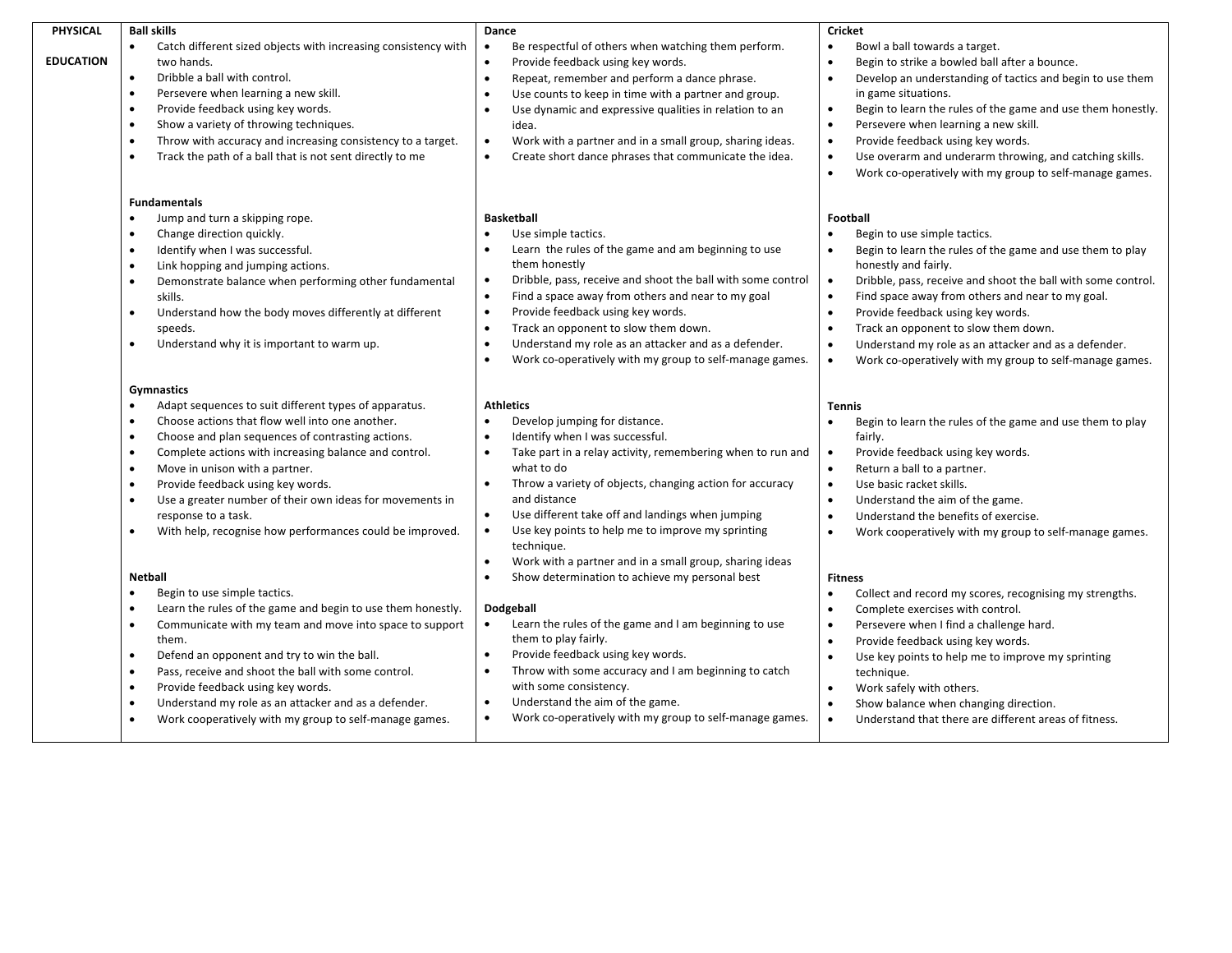| <b>MUSIC</b>                                                                  | A Journey Around the World<br>Learn about music from a range of countries and cultures<br>$\bullet$<br>Understand how music is used for different purposes e.g.<br>$\bullet$<br>ritual, celebration, worship etc.<br>Identify music from different countries by key features<br>$\bullet$<br>Have a hands-on experience using a range of<br>$\bullet$<br>instruments and costumes<br>Make observations relating to own personal experiences,<br>$\bullet$<br>where appropriate.<br>Notice when music from different traditions and cultures<br>$\bullet$ | <b>Exploring Descriptive Sounds</b><br>Link music with character<br>Listen to and explore the music from 'Carnival of the<br>$\bullet$<br>Animals' and 'Peter and the Wolf'.<br>Understand how music is used in film and TV to enhance<br>$\bullet$<br>the scene<br>Have an awareness of compositional devices<br>Experiment with and refine musical choices in order to<br>$\bullet$<br>represent a character using music<br>Compose with a purpose<br>$\bullet$ | <b>Recorders</b><br>Name the parts of a recorder<br>Use 'feather breath' to create a controlled sound<br>$\bullet$<br>Learn how to hold a recorder using the left hand<br>$\bullet$<br>Play the notes B,A,G and beyond with correct fingering<br>$\bullet$<br>Understand how to read the notes on a stave<br>$\bullet$<br>Play along with others and with an accompaniment<br>$\bullet$<br>Understand how learning to play the recorder links with<br>$\bullet$<br>and develops the skills needed for playing other woodwind<br>instruments |
|-------------------------------------------------------------------------------|----------------------------------------------------------------------------------------------------------------------------------------------------------------------------------------------------------------------------------------------------------------------------------------------------------------------------------------------------------------------------------------------------------------------------------------------------------------------------------------------------------------------------------------------------------|-------------------------------------------------------------------------------------------------------------------------------------------------------------------------------------------------------------------------------------------------------------------------------------------------------------------------------------------------------------------------------------------------------------------------------------------------------------------|---------------------------------------------------------------------------------------------------------------------------------------------------------------------------------------------------------------------------------------------------------------------------------------------------------------------------------------------------------------------------------------------------------------------------------------------------------------------------------------------------------------------------------------------|
| PERSONAL,<br><b>SOCIAL and</b><br><b>HEALTH</b><br><b>EDUCATION</b><br>(PSHE) | share similarities.<br>Being Me in My World<br>Set personal goals<br>$\bullet$<br>Face new challenges<br>$\bullet$<br>Understand why rules are needed. Learning Charter.<br>$\bullet$<br>Rewards and consequences.<br>$\bullet$<br>Making responsible choices.<br>$\bullet$<br><b>Celebrating Differences</b><br>Accept that everyone is different.<br>Family conflict<br>$\bullet$                                                                                                                                                                      | Use IT to listen to and record music and film.<br><b>Healthy Me</b><br>Being fit and healthy.<br>What do I know about drugs? Knowledge and attitude<br>towards drugs.<br>Keeping safe. Express how being anxious or scared feels.<br>$\bullet$<br>Safe or unsafe. To know when something feels safe or<br>unsafe.<br>My amazing body. Respect our bodies and appreciate<br>what they do for us.                                                                   | <b>Dreams and Goals</b><br>Identify difficult challenges and successes.<br>Dreams and ambitions<br>$\bullet$<br>New learning challenges.<br>$\bullet$<br>Positive attitude<br>$\bullet$<br>Recognise obstacles that might hinder learning.<br>$\bullet$<br>Evaluate own learning process and identify how it can be<br>$\bullet$<br>better next time.                                                                                                                                                                                       |
|                                                                               | Bullying - know what it means to witness bullying.<br>$\bullet$<br>Problem solving a bullying situation.<br>$\bullet$<br>Using kind words.<br>$\bullet$<br>Give and receive compliment<br>$\bullet$                                                                                                                                                                                                                                                                                                                                                      | <b>Relationships</b><br>Family roles and responsibilities<br>Friendship<br>Know and use strategies for keeping safe online.<br>Global Citizen. Explain how the work of people around the<br>world influence our lives. Identify how our lives may be<br>different.<br>To know what makes a good relationship.                                                                                                                                                     | <b>Changing Me</b><br>How babies grow.<br>Outside body changes.<br>$\bullet$<br>Inside body changes.<br>$\bullet$<br>Family stereotypes.<br>$\bullet$<br>Looking ahead.<br>$\bullet$                                                                                                                                                                                                                                                                                                                                                        |